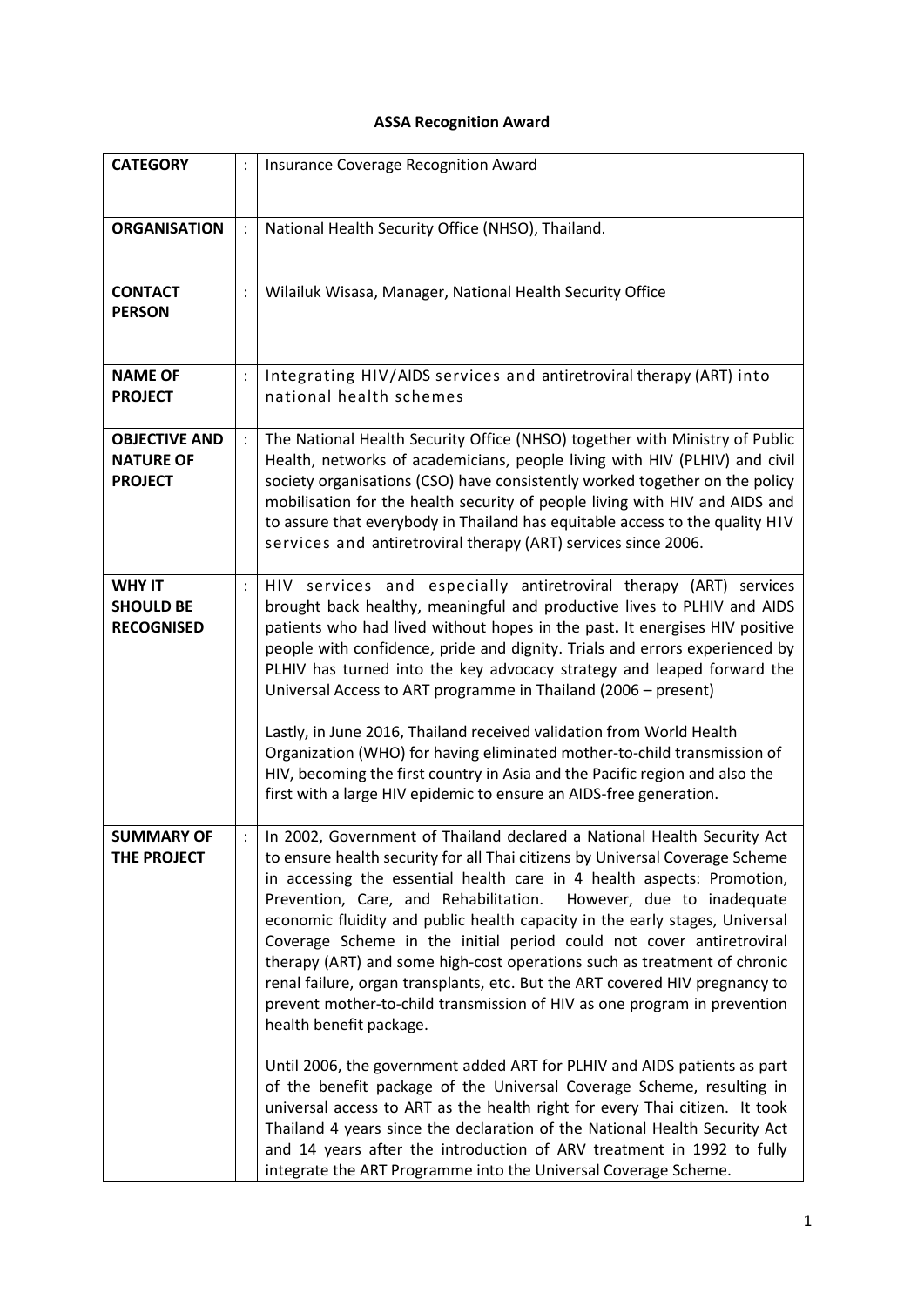| NHSO manages the HIV/AIDS care budget which was designed as an<br>additional payment to service providers on top of the capitation payment.<br>The vertical programme with this centralised HIV/AIDS care budget and<br>management system allows people to access to care and treatment<br>services from anywhere in the country.                                                                                                                                                                                                                                                                                                                                                                                                                                                                                                                                                                                                                                                                                                                                                                                                                                                                                                                                                                                                                                                                                      |
|------------------------------------------------------------------------------------------------------------------------------------------------------------------------------------------------------------------------------------------------------------------------------------------------------------------------------------------------------------------------------------------------------------------------------------------------------------------------------------------------------------------------------------------------------------------------------------------------------------------------------------------------------------------------------------------------------------------------------------------------------------------------------------------------------------------------------------------------------------------------------------------------------------------------------------------------------------------------------------------------------------------------------------------------------------------------------------------------------------------------------------------------------------------------------------------------------------------------------------------------------------------------------------------------------------------------------------------------------------------------------------------------------------------------|
| The Universal Access to ART Programme is also supported by the quality<br>improvement and assurance of both laboratories and treatment services.<br>The laboratory quality consists of (1) the basic test and anti-HIV laboratory<br>and (2) the HIV laboratory which performs specific HIV tests such as<br>measure the number of CD4 T Lymphocytes (CD4 cells) in a sample of blood<br>in HIV people (CD4 counts), viral load test and monitoring of drug<br>resistance. All laboratories must be registered and accredited by NHSO with<br>consideration for personnel, venue, facilities and equipment, quality<br>assurance and continuous capacity building. In terms of treatment services,<br>HIV Qual-T (Quality Control Program) has been applied to ensure coverage<br>and quality improvement on key treatment services such as drug<br>adherence, laboratory test, disease screening, etc. It was well accepted and<br>also integrated into the hospital accreditation system.                                                                                                                                                                                                                                                                                                                                                                                                                            |
| The National AIDS Program (NAP system) is the information system for the<br>Universal Access to ART Programme and has been developed to support the<br>record of patient benefits, laboratory test results and ART access data from<br>the beginning of counselling and testing until death, the concept of which is<br>similar to the M&E framework. The so-called NAP (or NAP-Plus) application<br>is an on-line, real-time information system connecting with health service<br>units across the country. The services provided include registration, HCT,<br>PMTCT, laboratory testing, and M&E. The system is also linked<br>automatically to other key database related to the UCS such as<br>reimbursement system, vendor managed inventory (VMI) of drugs, condom<br>distribution, and civil registration which sends the updated information<br>immediately when there is a notification of death. The unique feature of<br>NAP is the protection of confidentiality through encrypted identification (ID)<br>numbers and restriction in the level of data access based on the key roles<br>and responsibilities of the users. NAP also harmonises the demand and<br>supply of the data which is acquired for service improvement by health<br>service providers, programme monitoring by programme manager, and<br>reimbursement management, supply-chain and inventory management by<br>the system manager. |
| Monitoring and evaluation (M&E) are important tools in the development<br>of the programme and services with evidence-based information. The<br>monitoring system in the program covers three components: input factors,<br>service processes and results. The system applies important tools and data<br>from the 4 different databases which are the ART facility survey, National<br>AIDS Program (NAP system), HIVQUAL-T system and the epidemiological<br>surveillance. To obtain key information, the monitoring system follows the<br>cascade of services from the start of registration, HIV counselling and                                                                                                                                                                                                                                                                                                                                                                                                                                                                                                                                                                                                                                                                                                                                                                                                   |